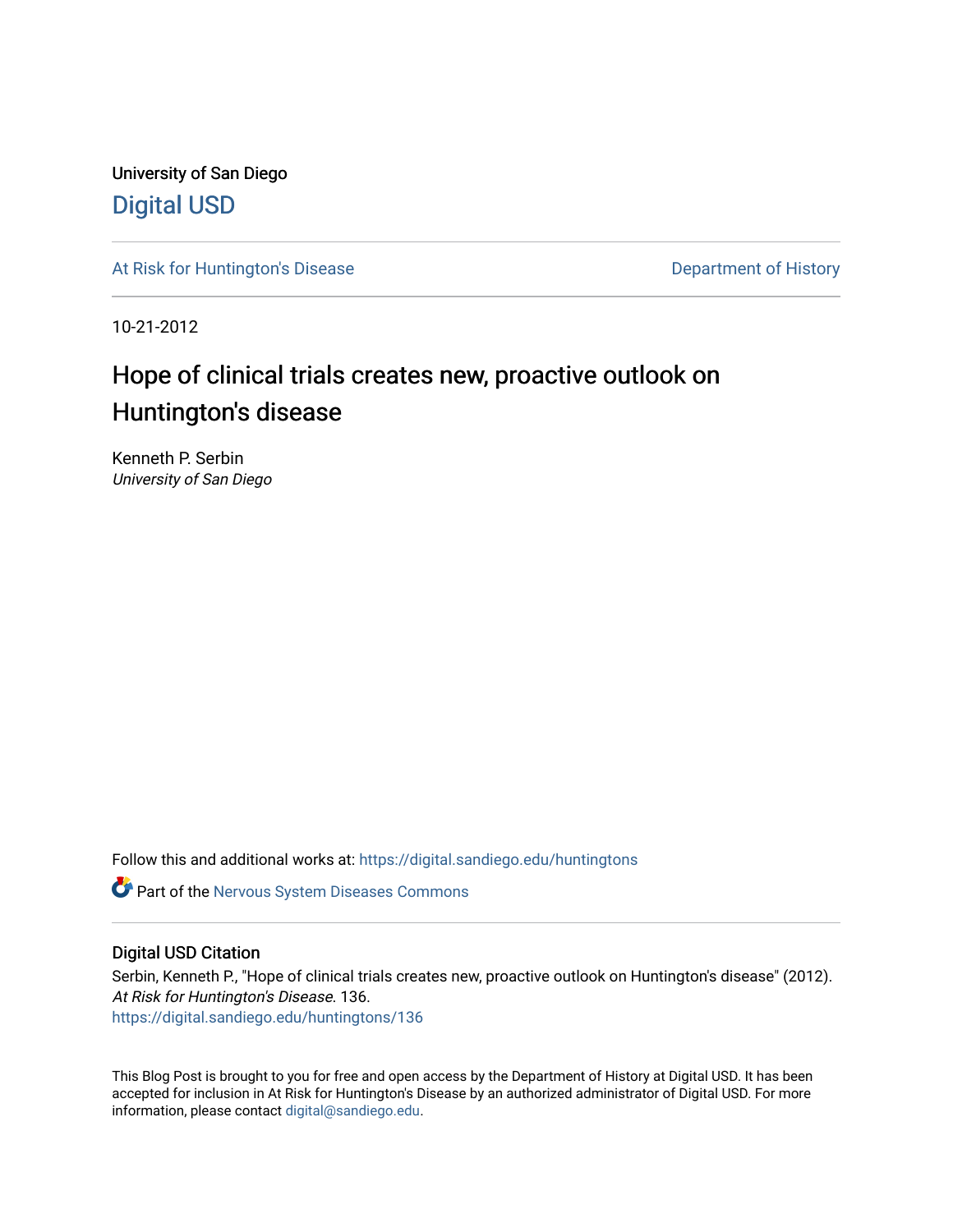#### More **[Create Blog](https://www.blogger.com/home#create) [Sign In](https://www.blogger.com/)**

# [At Risk for Huntington's Disease](http://curehd.blogspot.com/)

*HD is a genetically caused brain disorder that causes uncontrollable bodily movements and robs people's ability to walk, talk, eat, and think. The final result is a slow, ugly death. Children of parents with HD have a 50-50 chance of inheriting the disease. There is no cure or treatment.*

## Blog Archive

- $\blacktriangleright$  [2021](http://curehd.blogspot.com/2021/)(12)
- $2020(16)$  $2020(16)$
- $2019(19)$  $2019(19)$
- $2018(16)$  $2018(16)$
- $2017(14)$  $2017(14)$
- $2016(13)$  $2016(13)$
- $\blacktriangleright$  [2015](http://curehd.blogspot.com/2015/) (24)
- $-2014(24)$  $-2014(24)$  $-2014(24)$
- $2013(30)$  $2013(30)$
- $2012(26)$  $2012(26)$ 
	- [►](javascript:void(0)) [December](http://curehd.blogspot.com/2012/12/) (2)
	- $\blacktriangleright$  [November](http://curehd.blogspot.com/2012/11/) (3)
	- [▼](javascript:void(0)) [October](http://curehd.blogspot.com/2012/10/) (1) Hope of clinical trials creates new, [proactive](http://curehd.blogspot.com/2012/10/hope-of-clinical-trials-creates-new.html) out...
	- [►](javascript:void(0)) [September](http://curehd.blogspot.com/2012/09/) (2)
	- [►](javascript:void(0)) [August](http://curehd.blogspot.com/2012/08/) (2)
	- $\blacktriangleright$  [June](http://curehd.blogspot.com/2012/06/) (2)
	- $\blacktriangleright$  [May](http://curehd.blogspot.com/2012/05/) (1)
	- $\blacktriangleright$  [April](http://curehd.blogspot.com/2012/04/) (2)
	- $\blacktriangleright$  [March](http://curehd.blogspot.com/2012/03/) (3)
	- $\blacktriangleright$  [February](http://curehd.blogspot.com/2012/02/) (3)
	- $\blacktriangleright$  [January](http://curehd.blogspot.com/2012/01/)  $(5)$
- $2011(33)$  $2011(33)$
- [►](javascript:void(0)) [2010](http://curehd.blogspot.com/2010/) (26)
- $2009(21)$  $2009(21)$
- $2008(7)$  $2008(7)$
- $2007(7)$  $2007(7)$
- $2006(4)$  $2006(4)$
- $\blacktriangleright$  [2005](http://curehd.blogspot.com/2005/) (17)

### About Me **GENE [VERITAS](https://www.blogger.com/profile/10911736205741688185)**

View my [complete](https://www.blogger.com/profile/10911736205741688185) profile

# HD Links

[Huntington's](http://www.hdsa.org/) Disease Society of America [International](http://www.huntington-assoc.com/) Huntington **Association** 

#### SUNDAY, OCTOBER 21, 2012

# Hope of clinical trials creates new, proactive outlook on Huntington's disease

A diagnosis or positive genetic test for Huntington's disease has always meant a terrible, prolonged death sentence. However, the vast, growing body of knowledge about the disease and the genuine hope of clinical trials have opened the door to a more optimistic, proactive outlook on HD.

That's the message I've transmitted in recent speeches, including one titled "Genuine Hope for Huntington's Disease Treatments: New Ways of Thinking about HD," the keynote for the event "Living with Huntington's: An HD Education Day," held by the [North Carolina Chapter](http://www.hdsa.org/ncch/index.html) of the Huntington's Disease Society of America (HDSA) on May 12.

"It was a very, very hopeless situation," I told the audience in describing my mother's diagnosis with HD in 1995 and my positive test for the condition in 1999. We in the HD community kept hearing that there was no "effective way of stopping Huntington's."

In recent years, however, the increase in research and the promise of potential treatments have brought about "the transition from hopelessness to hope."

Read on for a summary of the speech's main points. You can also watch it in the video below.

> **Genuine Hope for Huntington's [Disease Treatments: New Ways of](https://vimeo.com/51802916?embedded=true&source=video_title&owner=6019843) Thinking about HD**

from **[Gene Veritas](https://vimeo.com/user6019843?embedded=true&source=owner_name&owner=6019843)**

34:25

[2012 North Carolina HD Talk](http://vimeo.com/51802916) from [Gene Veritas](http://vimeo.com/user6019843) on [Vimeo.](http://vimeo.com/)

**Our lives are not lost**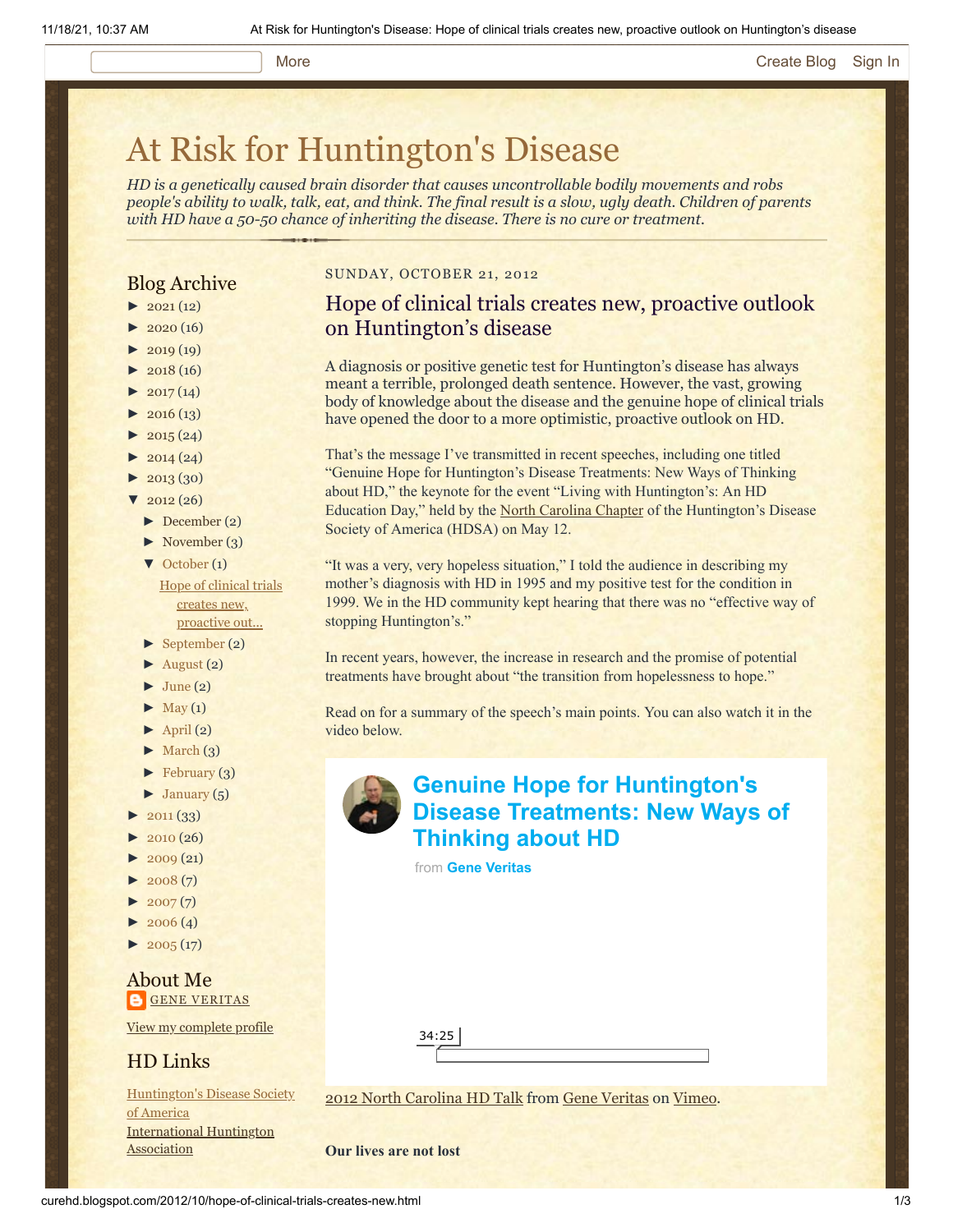[Huntington's](http://hddrugworks.org/) Disease Drug **Works** [Huntington's](http://www.hdlighthouse.org/) Disease **Lighthouse Hereditary Disease [Foundation](http://www.hdfoundation.org/)** [Huntington's](http://www.hdac.org/) Disease **Advocacy Center** Thomas [Cellini Huntington's](http://www.ourtchfoundation.org/) Foundation HDSA Orange County (CA) **[Affiliate](http://www.hdsaoc.org/)** HD Free with [PGD!](http://www.hdfreewithpgd.com/) [Stanford](http://www.stanford.edu/group/hopes/) HOPES Earth Source [CoQ10,](http://www.escoq10.com/) Inc.

# HD Blogs and Individuals

Chris Furbee: [Huntingtons](http://www.huntingtonsdance.org/) **Dance** Angela F.: Surviving [Huntington's?](http://survivinghuntingtons.blogspot.com/) Heather's [Huntington's](http://heatherdugdale.angelfire.com/) Disease Page

#### 11/18/21, 10:37 AM At Risk for Huntington's Disease: Hope of clinical trials creates new, proactive outlook on Huntington's disease

I drove home the idea of hope by discussing the worldwide effort to end HD and the imminence of potential trials, including the one aimed by Isis Pharmaceuticals, Inc., [to silence the HD gene](http://curehd.blogspot.com/2012/09/lifting-huntingtons-families-spirits.html) and expected to begin by late 2013 or early 2014, and, if successful, to result in a drug perhaps by 2020.

"These are real people in the labs," I emphasized, showing a photo of Isis scientists at the company's Carlsbad, CA, facility. "We think of scientists as people in these white coats, maybe wearing really thick glasses, or having really pointy heads, sitting in a lab. But they're everyday people just like all of us, and they want to see the treatments."

"It's time for a new outlook," I continued, recalling the HDSA slogan "let's make this the last generation with HD." "That seemed like a dream ten or 15 years ago, but now I think we're closer to that becoming a reality."

Rather than slip into the old, depressing notion that HD is untreatable, we now must embrace a new phrase: "HD will be treatable."

"It's more and more a question of not if, but when this is going to happen," I said, noting that scientists are now ["genuinely optimistic"](http://curehd.blogspot.com/2012/03/top-researcher-genuine-optimism-about.html) about potential treatments. "We need to tell ourselves everyday: there is hope, and my life is not lost."

#### **A more proactive view of genetic testing, self-care**

Because of the hope provided by research, fear of genetic testing "can and should diminish," I observed. Gene-positive people can plan for the future by maximizing their physical, emotional, and spiritual health and putting in order matters related to insurance coverage, career, finances, and family planning.

They can and should also participate in current or future trials requiring genepositive, asymptomatic participants, I said.

"You can give back to the community at large by participating in the search for treatments," I added.

"So yes, testing is scary, there's no doubt about it," I said. "But I think now testing is ultimately proactive. I think we need to turn around the way that people think of testing as something so intimidating and scary, a life-ending experience."

#### **Overcoming denial, spurring participation**

I began and ended the presentation with a reflection on the roadblocks to our success.

"We know that there are a lot of HD families that could not make it here or didn't want to be here today," I said. "Part of the reason there aren't more people in the room is because we struggle in Huntington's with a terrible stigma, and along with that stigma comes shame, fear, and one of my worst enemies of all, denial."

Denial affects *all* of us because it discourages the participation in clinical trials and therefore hinders scientists from effectively testing potential treatments.

To engage others in the process, we cannot preach or harass, but must pursue a gentle approach. Most importantly, we need to live by example, to keep telling our personal stories, "opening your heart to others" and educating them about the trials.

"We need to live optimistically, on a daily basis," I concluded. "Yes, HD is a terrible cross to bear. But I think that knowing we can be part of the solution, that we can help the scientists, help the doctors find a treatment, this is something that gives us a sense of purpose, gives us a sense of being part of something larger